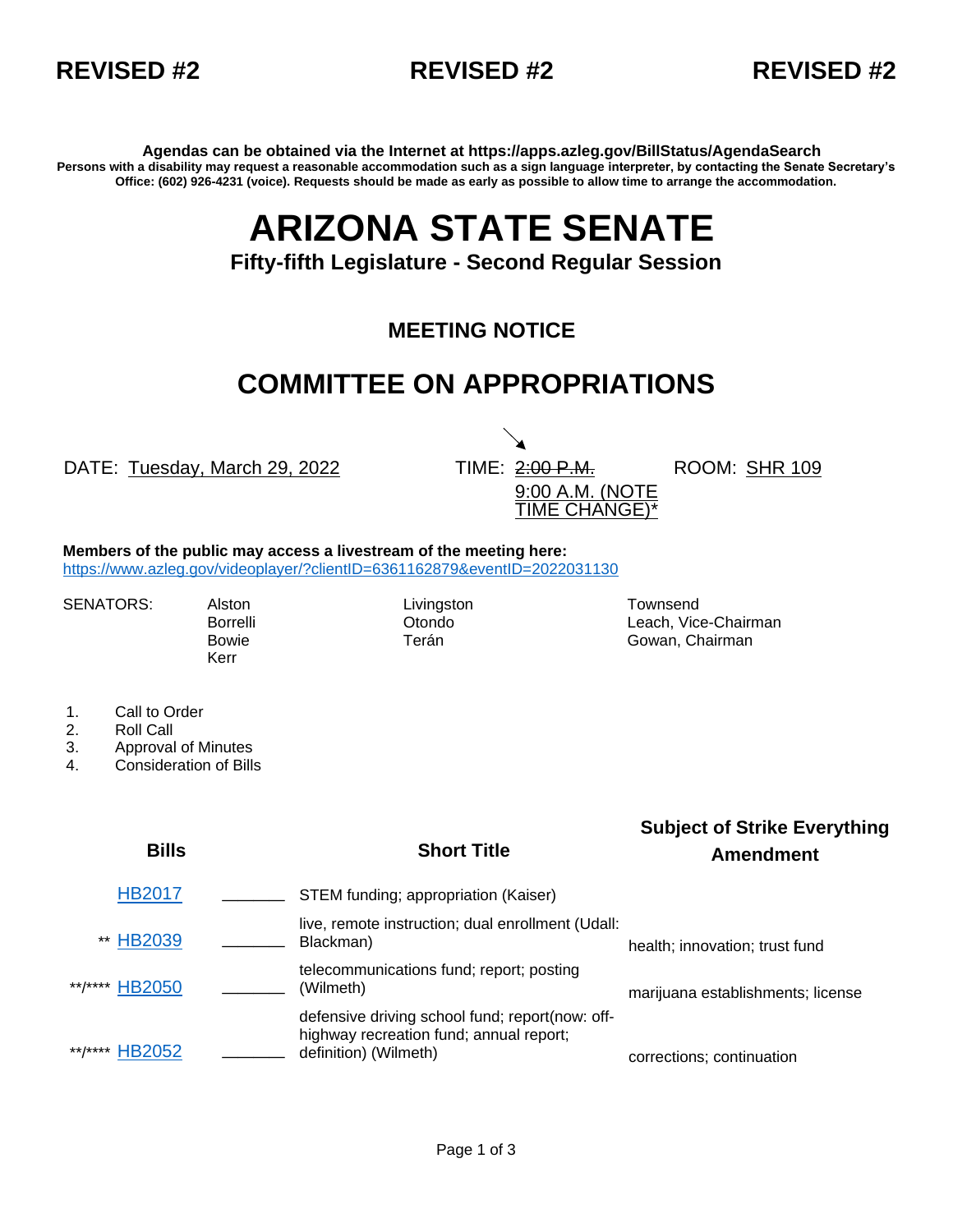|                         |  |                                                                                                                      | <b>Subject of Strike Everything</b>                |  |
|-------------------------|--|----------------------------------------------------------------------------------------------------------------------|----------------------------------------------------|--|
| <b>Bills</b>            |  | <b>Short Title</b>                                                                                                   | <b>Amendment</b>                                   |  |
| **/*** HB2081           |  | law enforcement video recordings; redactions<br>(Kavanagh)                                                           | risk management; liability; state<br>agencies      |  |
| <b>HB2083</b>           |  | AHCCCS services; diabetes management<br>(Osborne: Jermaine, Pawlik)                                                  |                                                    |  |
| HB2111<br>$***$         |  | appropriation; healthy families program<br>(Blackman)                                                                | appropriation; learning; workforce;<br><b>STEM</b> |  |
| HB2123                  |  | commerce authority; adult workforce<br>education(now: adult workforce diploma<br>program) (Kaiser)                   | occupational; licensure<br>charter schools; CTE    |  |
| <b>HB2166</b>           |  | TPT; use tax; exemption; firearms (Kaiser:<br>Blackman, Carter, et al)                                               |                                                    |  |
| <b>HB2223</b>           |  | emergency; military affairs; national guard<br>(Blackman)                                                            |                                                    |  |
| HB <sub>2233</sub>      |  | dropout recovery programs; special audit<br>(Hdall)                                                                  | eustody; parenting; child preference               |  |
| **/***<br>HB2278        |  | alternative mathematics graduation pathway<br>(Fillmore)                                                             | student tuition organizations                      |  |
| <b>HB2284</b><br>**/*** |  | schools; student promotions (Fillmore: Carroll,<br>Garter)                                                           | operation; improvements; schools                   |  |
| <b>HB2323</b>           |  | homeowner's insurance; dogs;<br>nondiscrimination (Kavanagh)                                                         |                                                    |  |
| HB2333                  |  | appropriation; K-12 rollover (Cook: Epstein)                                                                         |                                                    |  |
| HB2391<br>***           |  | technical correction; bingo license;<br>transfer(now: video services providers;<br>enforcement; jurisdiction) (Dunn) |                                                    |  |
| <b>HB2456</b>           |  | appropriation; rural interoperability<br>communication system (Biasiucci: Borrelli)                                  | event; wagering                                    |  |
| HB2473<br>***           |  | firearms; contracts; prohibited practices<br>(Carroll: Biasiucci, Blackman, et al)                                   |                                                    |  |
| <b>HB2485</b>           |  | eviction dismissal; sealed records (Wilmeth:<br>Blackman, Weninger)                                                  |                                                    |  |
| <b>HB2493</b>           |  | election integrity fund (Hoffman: Blackman,<br>Chaplik, et al)                                                       |                                                    |  |
| <b>HB2505</b><br>**     |  | procurement; information disclosure; bidders<br>(Toma)                                                               | tobacco; age; definitions                          |  |
| <b>HB2528</b><br>**     |  | area agencies on aging; appropriation<br>(Hernandez A: Blackwater-Nygren, Bolding, et<br>al)                         | housing trust fund; federal monies                 |  |
| HB2539                  |  | nonnative species eradication; projects;<br>appropriation (John)                                                     |                                                    |  |
| <b>HB2543</b><br>**     |  | appropriation; training simulators (Payne:<br>Biasiucci, Cook, et al)                                                | tax credit; luxury                                 |  |